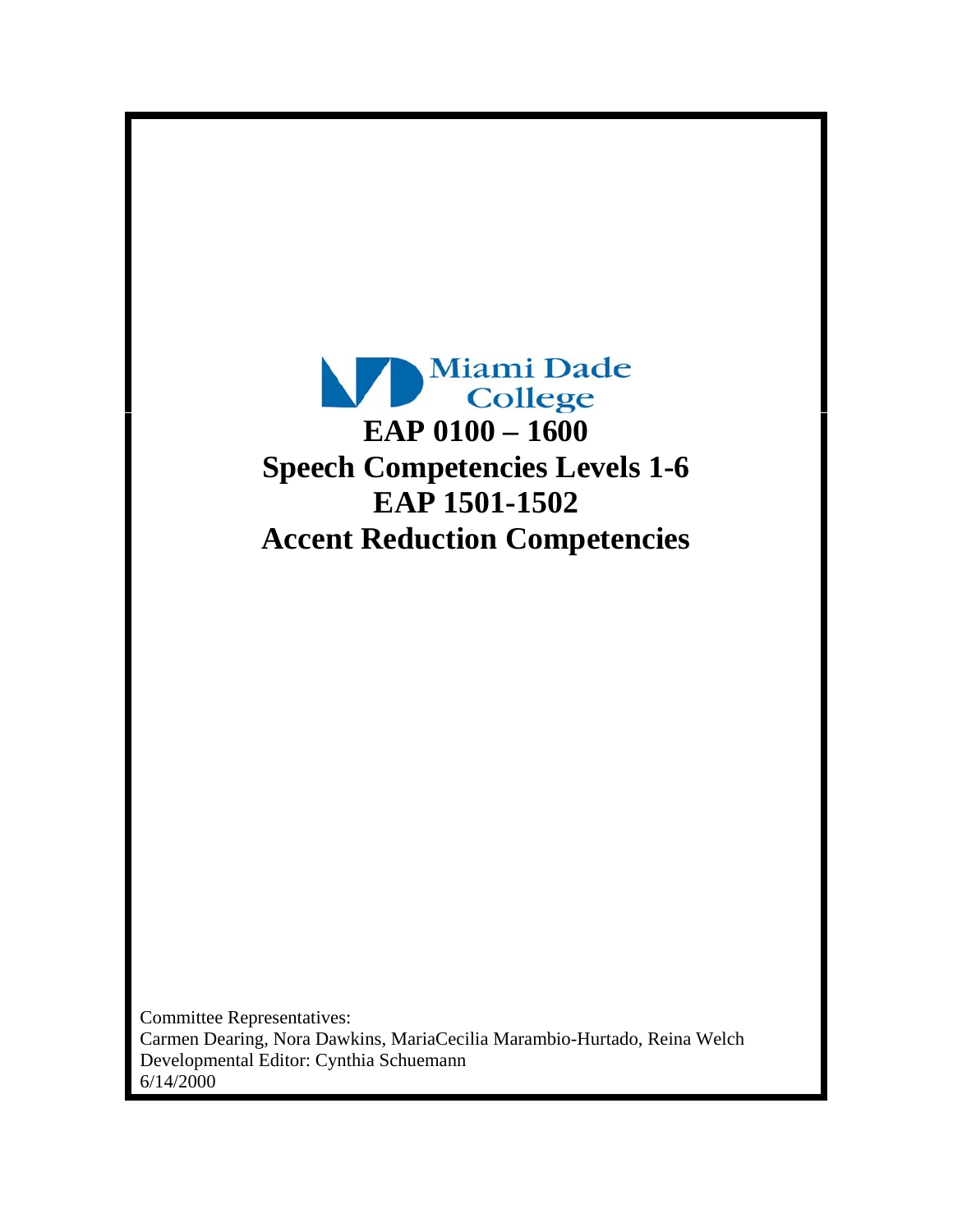### **Miami-Dade Community College EAP 0100 - Speech/Listening Level 1**

**Course Description: Students develop the ability to understand frequently used words in oral contexts and understand and respond appropriately to simple phrases and questions.**

3 credits

Prerequisites: None Corequisites: EAP 0100L

#### **Course Competencies:**

PRODUCTION Competency 1: The student will use grammatical structures consistent with level 1. Competency 2: The student will use present tenses in sentences and demonstrate the ability to: a. Describe daily routines. b. Talk about the weather. c. Describe possessions. d. Talk about likes and dislikes. Competency 3: The student will use present tenses in questions and demonstrate the ability to inquire about basic subjects such as locations, prices, dates, times, and friends. Competency 4: The student will demonstrate the ability to interact in basic social situations such as introductions, greetings, appreciation, and apology. Competency 5: The student will demonstrate limited oral control over "s" forms including plurals, possessives,  $3<sup>rd</sup>$  person singular, and contractions. Competency 6: The student will demonstrate the ability to clearly pronounce the letters of the alphabet and numbers. COMPREHENSION Competency 7: The student will demonstrate the ability to follow simple directions. Competency 8: The student will demonstrate the ability to receive and record simple messages. Competency 9: The student will demonstrate the ability to take dictation of words

and simple sentences.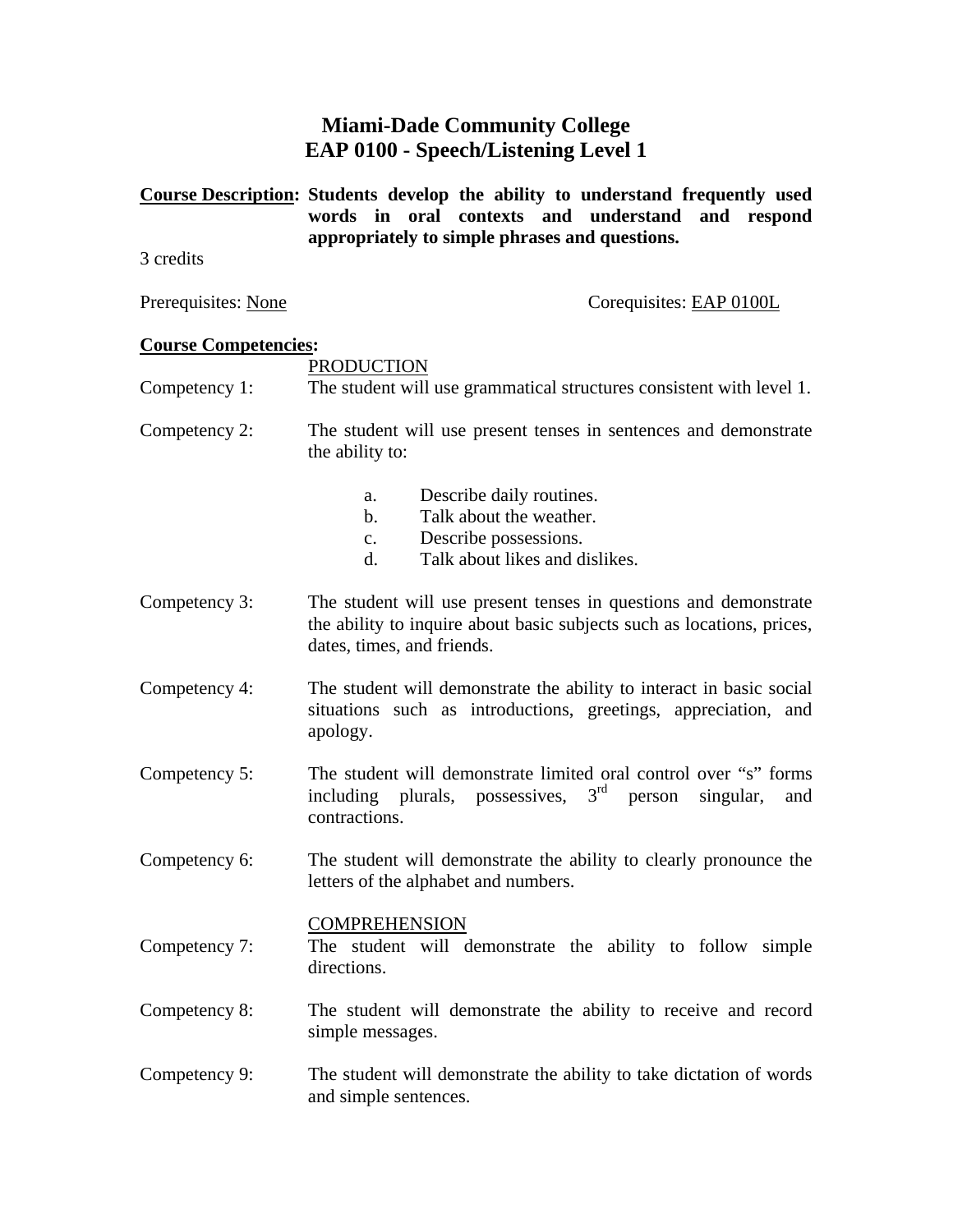# **Miami-Dade Community College EAP 0200 – Speech/Listening Level 2**

### **Course Description: Students continue to develop the ability to understand frequently used words in oral contexts and understand and appropriately respond to simple phrases and questions.**

3 credits

| Prerequisites: EAP 0100 or equivalent proficiency | Corequisites:EAP 0200L                                                                                                                                                                                                                         |
|---------------------------------------------------|------------------------------------------------------------------------------------------------------------------------------------------------------------------------------------------------------------------------------------------------|
| <b>Course Competencies:</b>                       |                                                                                                                                                                                                                                                |
| Competency 1:                                     | <b>PRODUCTION</b><br>The student will use grammatical structures consistent with<br>levels $1-2$ .                                                                                                                                             |
| Competency 2                                      | The student will demonstrate the ability to:                                                                                                                                                                                                   |
|                                                   | a. Describe personal background and describe and narrate<br>past events and experiences with limited<br>control of<br>past tense-"ed" forms and common irregular verbs.<br>b. Ask questions about others' past experiences and<br>backgrounds. |
| Competency 3:                                     | The student will demonstrate the ability to:                                                                                                                                                                                                   |
|                                                   | Speak in the future using "going to" in such situations<br>a.<br>as making plans or schedules and expressing academic<br>and professional goals.<br>b. Ask questions about others' future intentions.                                          |
| <b>COMPREHENSION</b><br>Competency 4:             | The student will demonstrate the ability to spell words and<br>names and ask for the spelling of words and names.                                                                                                                              |
| Competency 5:                                     | The student will listen to short discourses and will<br>demonstrate the ability to identify the topics.                                                                                                                                        |
| Competency 6:                                     | The student will take accurate dictation of simple and<br>compound sentences.                                                                                                                                                                  |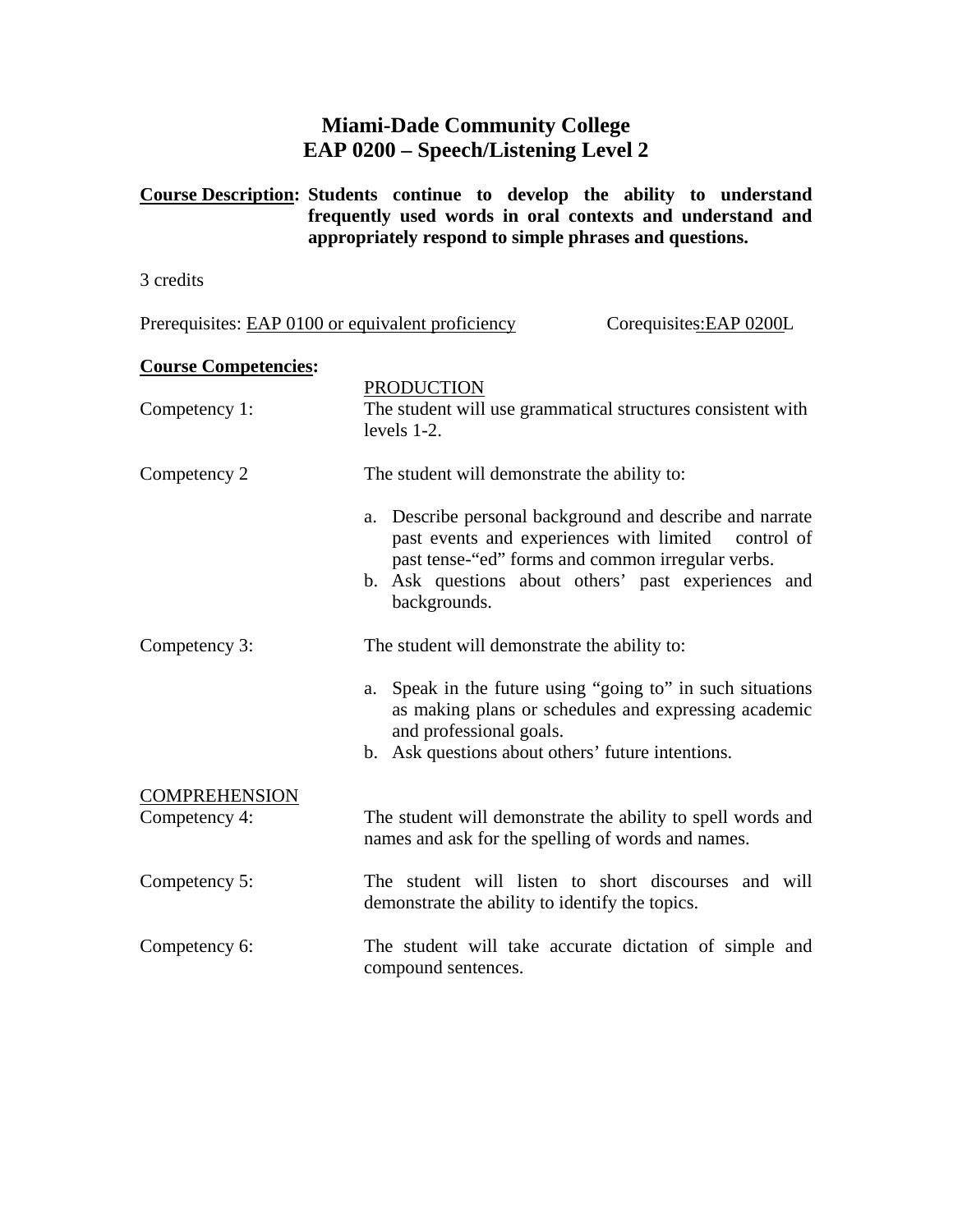# **Miami-Dade Community College EAP 0300 - Speech/Listening Level 3**

#### **Course Description: Students develop speaking and listening skills necessary for participating in classroom discussions with an emphasis on clarification through rewording and asking questions.**

3 credits

| Prerequisites: EAP 0200 or equivalent proficiency |  | Corequisites: EAP 0300L |
|---------------------------------------------------|--|-------------------------|
|                                                   |  |                         |

#### **Course Competencies:**

| Competency 1: | <b>PRODUCTION</b><br>The student will use grammatical structures consistent with<br>levels 1-3.                                                                                                                                          |
|---------------|------------------------------------------------------------------------------------------------------------------------------------------------------------------------------------------------------------------------------------------|
| Competency 2: | The student will by participate in classroom discussions<br>with emphasis on narrating and describing situations to<br>develop oral communication skills including fluency, idea<br>sequencing, accuracy, vocabulary, and pronunciation. |
| Competency 3: | The student will demonstrate the ability to ask and answer<br>questions, reword statements, and ask for clarification.                                                                                                                   |
| Competency 4: | The student will actively participate and be sufficiently<br>understood in role-playing, simulating simple social and<br>academic situations.                                                                                            |
| Competency 5: | <b>COMPREHENSION</b><br>The student will understand questions and directions<br>appropriate to the level.                                                                                                                                |
| Competency 6: | The student will understand the main idea and major and<br>minor details of a short oral discourse.                                                                                                                                      |
| Competency 7: | The student will be able to draw conclusions, make simple<br>predictions, and relate the content of a short oral discourse<br>to personal experience.                                                                                    |
| Competency 8: | The student will take simple dictation of connected<br>discourse.                                                                                                                                                                        |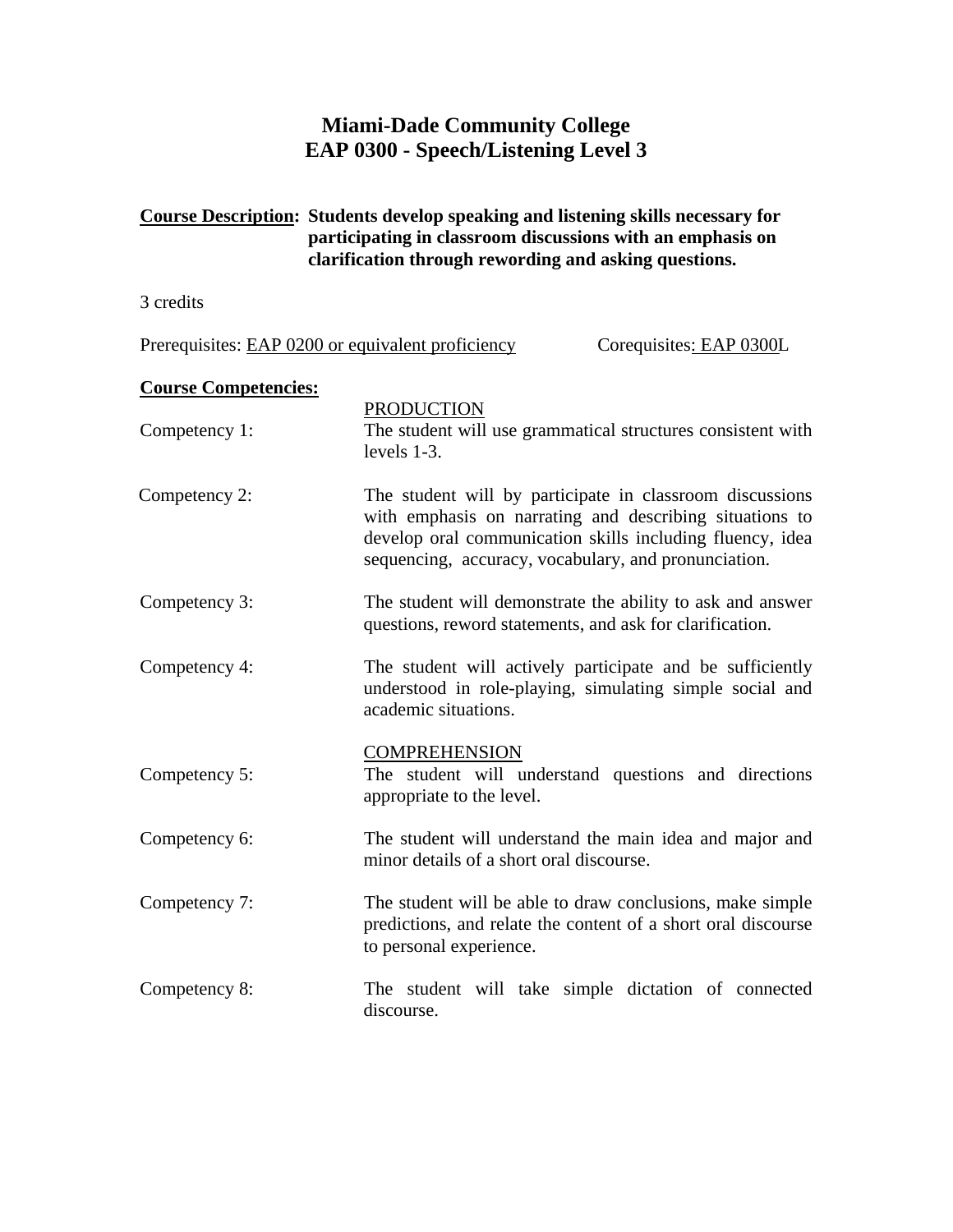### **Miami-Dade Community College EAP 0400 - Speech/Listening Level 4**

**Course Description: Students continue to develop speaking and listening skills necessary for participating in classroom discussions with an introduction to oral presentation and critical listening skills.** 

3 credits

Prerequisites: EAP 0300 or equivalent proficiency Corequisites: EAP 0400L

#### **Course Competencies:**

| Competency 1: | <b>PRODUCTION</b><br>The student will use grammatical structures consistent with<br>levels $1-4$ .                                                                                                                                                                       |
|---------------|--------------------------------------------------------------------------------------------------------------------------------------------------------------------------------------------------------------------------------------------------------------------------|
| Competency 2: | The student will participate in classroom discussion,<br>express opinions and be understood by attentive listeners.<br>The student will continue to develop oral communication<br>skills including fluency, idea sequencing, accuracy,<br>vocabulary, and pronunciation. |
| Competency 3: | The student will ask informational questions and ask for<br>clarification.                                                                                                                                                                                               |
| Competency 4: | The student will actively participate in role-playing,<br>simulating social and academic situations (e.g., giving<br>advice, expressing obligation, necessity, permission and<br>drawing conclusions).                                                                   |
| Competency 5: | The student will prepare simple oral presentations on<br>familiar topics (e.g., comparison, classification, process.)                                                                                                                                                    |
| Competency 6: | <b>COMPREHENSION</b><br>The student will follow orally expressed multi-step<br>directions appropriate to the level.                                                                                                                                                      |
| Competency 7: | The student will understand factual information and<br>respond appropriately to comprehension questions.                                                                                                                                                                 |
| Competency 8: | The student will take notes on contemporary topics (e.g.,<br>news items, reports, etc.)                                                                                                                                                                                  |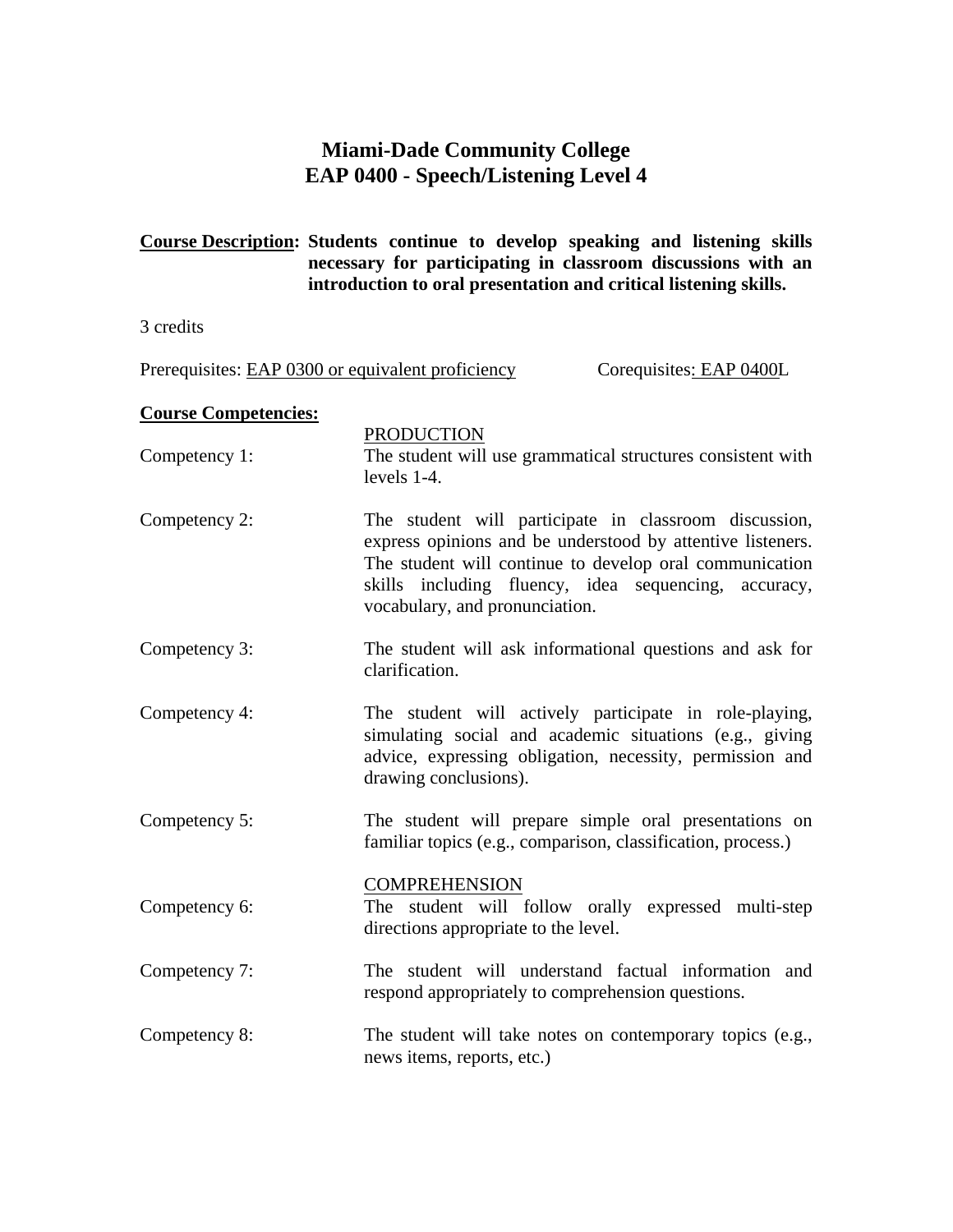### **Miami-Dade Community College EAP 1500 - Speech/Listening Level 5**

**Course Description: Students develop communication, organization, and pronunciation skills necessary for effective academic presentation and discussion with an introduction to lecture note taking.**

3 credits Prerequisites: EAP 0400 or equivalent proficiency Corequisites: EAP 1500L

#### **Course Competencies:**

| <b>PRODUCTION</b><br>Competency 1: | The student will use grammatical structures consistent with                                                                                                                                                                   |
|------------------------------------|-------------------------------------------------------------------------------------------------------------------------------------------------------------------------------------------------------------------------------|
|                                    | levels $1-5$ .                                                                                                                                                                                                                |
| Competency 2:                      | The student will speak with sufficient accuracy and fluency<br>to ensure comprehension in many social, professional and<br>academic situations.                                                                               |
| Competency 3:                      | The student will speak with intelligible pronunciation,<br>stress and intonation.                                                                                                                                             |
| Competency 4:                      | The student will demonstrate the ability to deliver<br>presentations and explain and support opinions.                                                                                                                        |
| Competency 5:                      | The student will speak extemporaneously on diverse topics.                                                                                                                                                                    |
| Competency 6:                      | <b>COMPREHENSION</b><br>The student will paraphrase basic information or opinion<br>from original sources and credit the source.                                                                                              |
| Competency 7:                      | The student will take notes during oral presentations and<br>summarize the content.                                                                                                                                           |
| Competency 8:                      | The student will edit and correct his/her own and other<br>speakers' mistakes.                                                                                                                                                |
| Competency 9:                      | The student will adjust his/her listening strategies to the<br>task at hand.                                                                                                                                                  |
| Competency 10:                     | The student will demonstrate analytical listening skills:<br>a. Distinguish fact from opinions.<br>b. Make inferences.<br>c. Identify speaker's purpose, point of view and tone.<br>d. Comprehend use of figurative language. |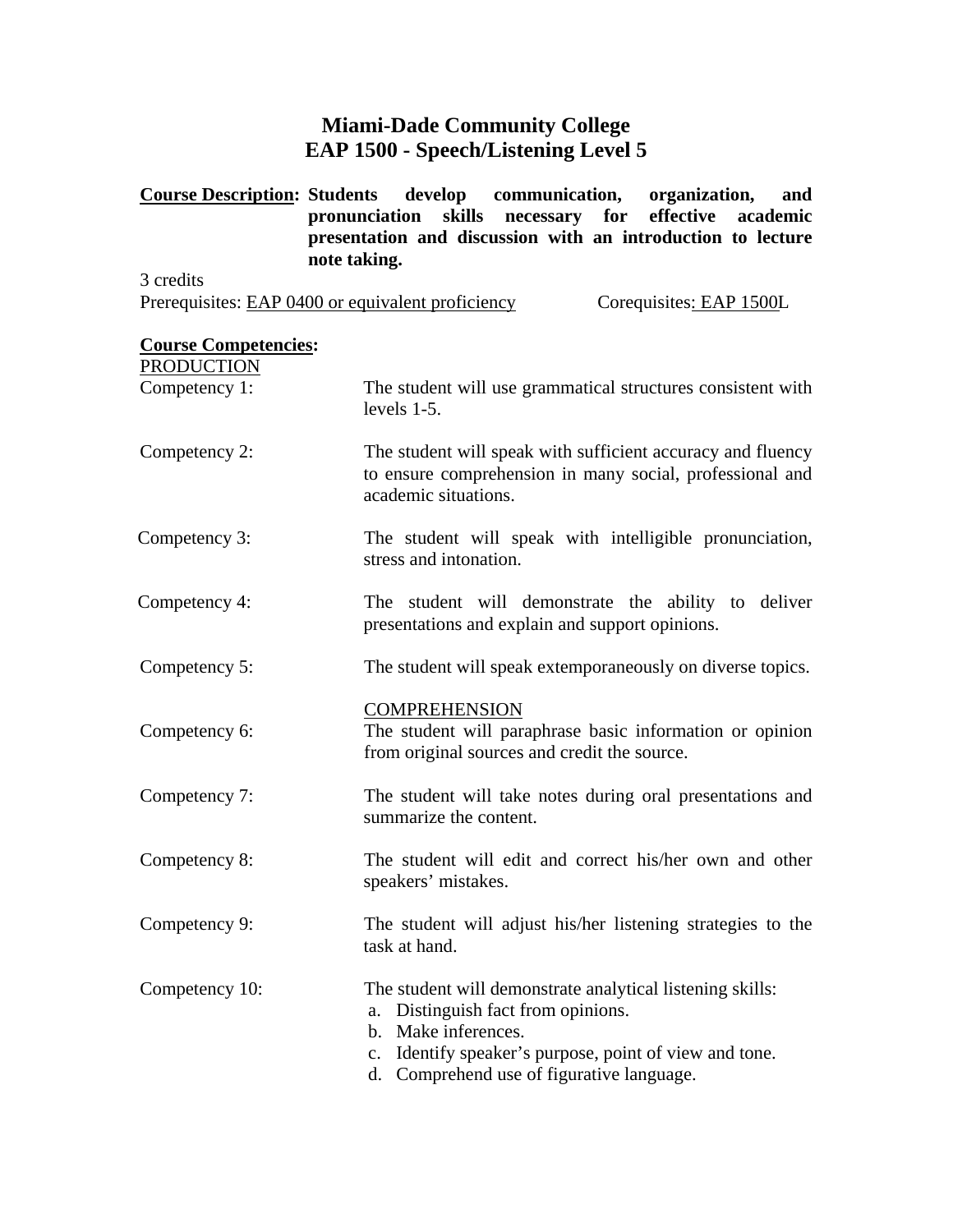# **Miami-Dade Community College EAP 1600 - Speech/Listening Level 6**

#### **Course Description: Students further develop communication skills necessary for full participation in mainstream college classrooms including comprehension of extensive discourse.**

3 credits

| o cicuito                                                                    |                                                                                                                                                                                                                                                                               |
|------------------------------------------------------------------------------|-------------------------------------------------------------------------------------------------------------------------------------------------------------------------------------------------------------------------------------------------------------------------------|
| Prerequisites: EAP 1500 or equivalent proficiency<br>Corequisites: EAP 1500L |                                                                                                                                                                                                                                                                               |
| <b>Course Competencies:</b><br>Competency 1:                                 | <b>PRODUCTION</b><br>The student will use grammatical structures consistent with<br>levels $1-6$ .                                                                                                                                                                            |
| Competency 2:                                                                | Most mainstream listeners in social, professional and<br>academic situations will understand the student.                                                                                                                                                                     |
| Competency 3:                                                                | The student will use supra-segmental (e.g., rhythm, stress,<br>intonation) and extra linguistic features to convey precise<br>meaning.                                                                                                                                        |
| Competency 4:                                                                | The student will use formal and informal language<br>(persuasion, negotiation, debate, etc.) tailored to specific<br>audiences and contextual settings.                                                                                                                       |
| Competency 5:                                                                | <b>COMPREHENSION</b><br>The student will be able to comprehend,<br>analyze,<br>synthesize and summarize extensive discourse.                                                                                                                                                  |
| Competency 6:                                                                | The student will be able to take notes during academic<br>lectures.                                                                                                                                                                                                           |
| Competency 7:                                                                | The student will be able to adjust listening strategies<br>according to the complexity and content of the task at hand.                                                                                                                                                       |
| Competency 8:                                                                | The student will demonstrate the following analytical<br>listening skills:<br>a. Distinguish fact and opinion.<br>b. Evaluate the credibility and argumentation of the<br>speech.<br>c. Interpret a speaker's purpose, point of view, tone, or<br>use of figurative language. |